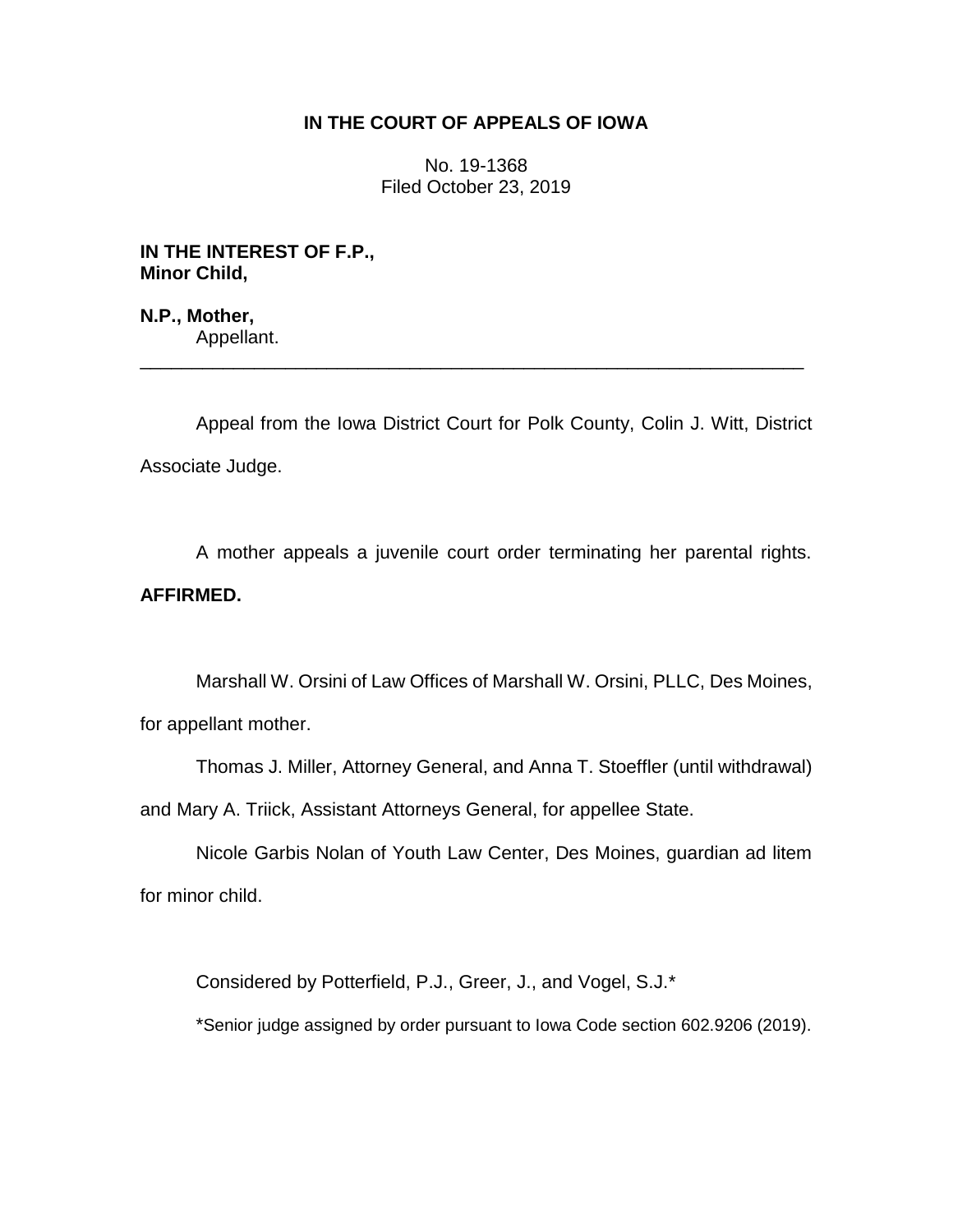#### **VOGEL, Senior Judge.**

A mother appeals a juvenile court order terminating her parental rights to her daughter. We find there is sufficient evidence in the record that the child cannot be returned to the mother, termination is in the child's best interests to give the child stability, and custody of the child with her father does not militate against termination. We affirm the decision of the juvenile court.

## **I. Background Facts & Proceedings**

N.P., mother, and J.G., father, are the parents of F.P., born in 2006. The mother has a long history of drug use, mental-health problems, and criminal behavior. The family became involved with the Iowa Department of Human Services (DHS) in July 2017 because the mother was using methamphetamine and stabbed a man in her apartment. The child was moved to the father's care in August. In January 2018, in separate civil proceedings, the father was granted sole legal custody and the mother was granted supervised visitation. In February 2018, the mother was arrested for domestic abuse assault against her boyfriend, B.F., who reported the mother was "off her meds and has violent tendencies." Shortly before the termination hearing, the mother married B.F., despite knowing he was a sex offender.

On June 11, 2018, the child was adjudicated to be in need of assistance  $(CINA)$ , pursuant to Iowa Code section 232.2 $(6)(c)(2)$  and  $(n)$  (2018). The mother has been diagnosed with schizoaffective disorder, generalized anxiety disorder, cannabis abuse, and other stimulant abuse. The mother has been treated periodically over the years for these issues with little success.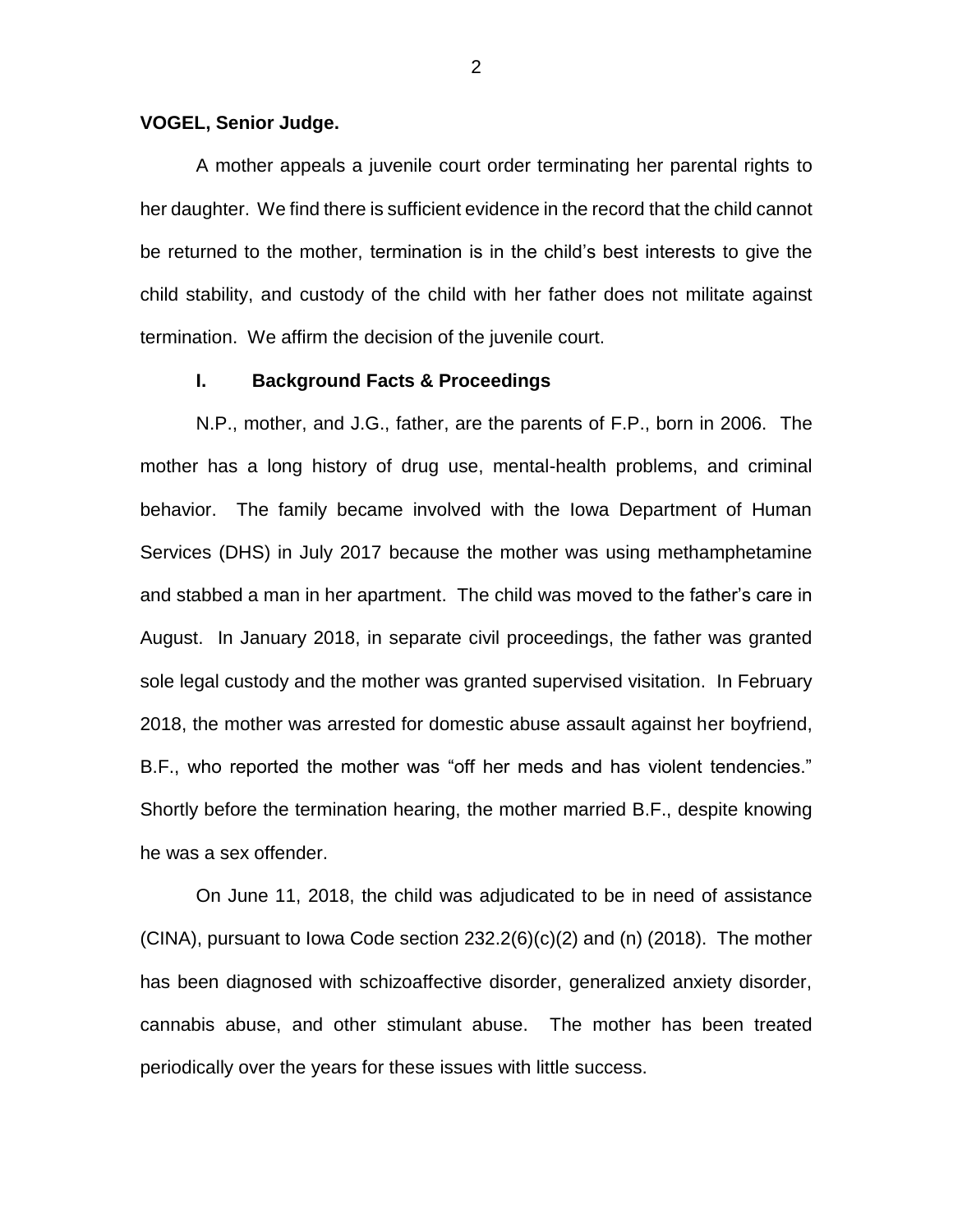In a review order, filed on January 23, 2019, the juvenile court determined the mother would have not visitation "until such time as she is engaged in mental health therapy, she has completed a full psychological evaluation, she has provided a clean drug screen, and she has met with [the child's] therapist without [the child] present." In the early morning of January 29, 2019, after the father had gone to work, the mother banged on the windows and doors of the father's home, wanting to talk to the child. The police were called, and the child's grandmother was able to transport her to school. Later in the day, the mother also caused a scene at the child's school. She appeared to be under the influence of a moodaltering substance and was eventually escorted off the premises by the police. Both events caused more trauma to the child, resulting in the court entering an order prohibiting the mother from having contact with the child.

On May 2, the State filed a petition seeking to terminate the mother's parental rights. The juvenile court terminated her rights under section  $232.116(1)$ (f) (2019).<sup>1</sup> The court found there was clear and convincing evidence to show the child "cannot be safe physically and emotionally in her Mother's custody. Even part-time custody as part of a divorce decree." The court found

 $\overline{a}$ 

<sup>&</sup>lt;sup>1</sup> Under section 232.116(1), the court may terminate parental rights if it finds all of the following:

<sup>(1)</sup> The child is four years of age or older.

<sup>(2)</sup> The child has been adjudicated a child in need of assistance pursuant to section 232.96.

<sup>(3)</sup> The child has been removed from the physical custody of the child's parents for at least twelve of the last eighteen months, or for the last twelve consecutive months and any trial period at home has been less than thirty days.

<sup>(4)</sup> There is clear and convincing evidence that at the present time the child cannot be returned to the custody of the child's parents as provided in section 232.102.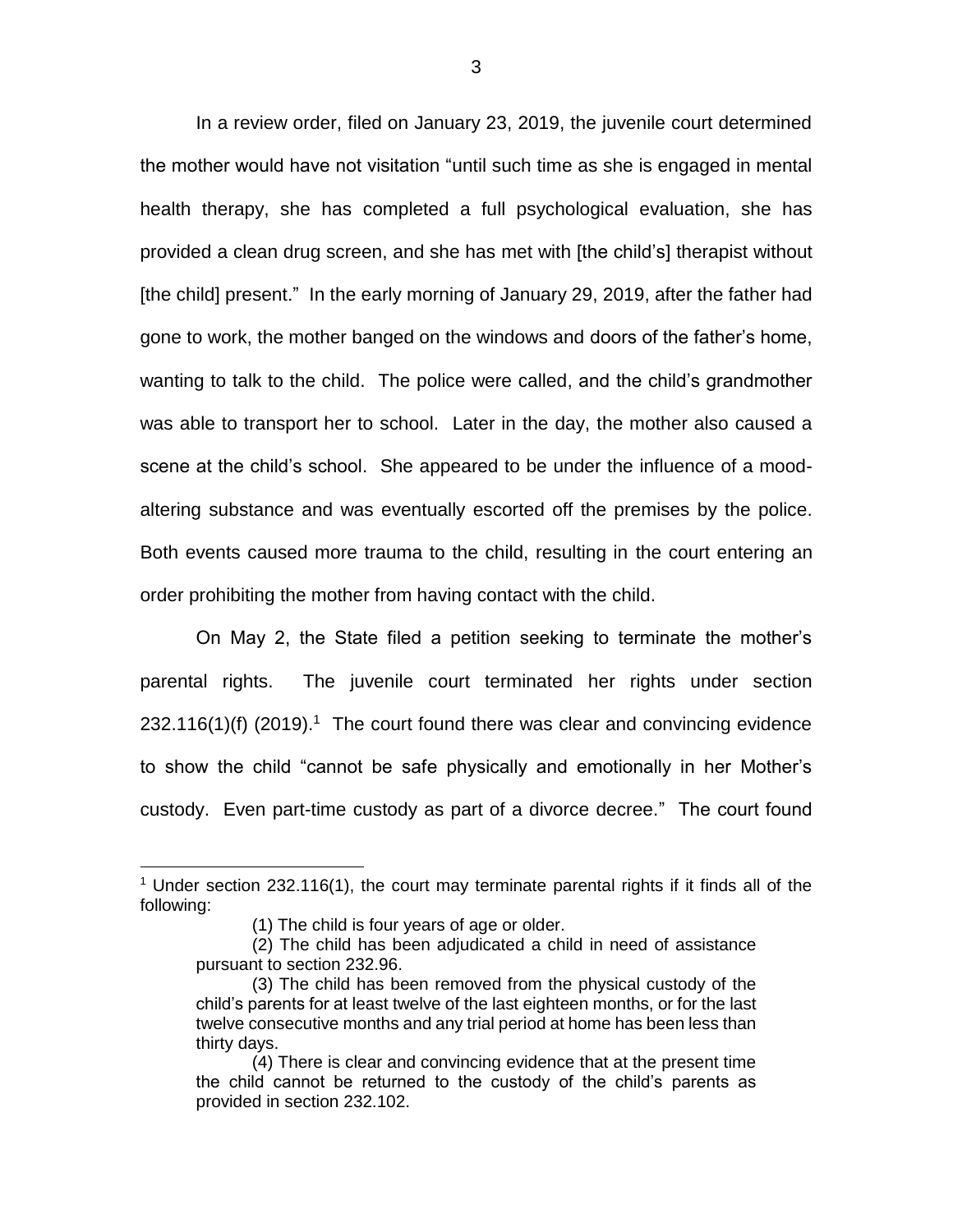termination was in the child's best interests. The court stated, the mother "just hasn't been able to make the changes or rise to the level of being a safe and minimally adequate parent for [the child] who can interact with her in a healthy and safe and consistent manner." The court also found none of the exceptions in section 232.116(3) applied. The mother now appeals.

### **II. Standard of Review**

Our review of termination proceedings is de novo. *In re A.B*., 815 N.W.2d 764, 773 (Iowa 2012). "'Clear and convincing evidence' means there are no serious or substantial doubts as to the correctness [of] conclusions of law drawn from the evidence." *In re C.B*., 611 N.W.2d 489, 492 (Iowa 2000) (citation omitted). Our primary concern is the best interests of the child. *In re J.S*., 846 N.W.2d 36, 40 (Iowa 2014).

## **III. Sufficiency of the Evidence**

The mother claims there is not sufficient evidence in the record to support termination of her parental rights. She does not dispute the first three elements of section 232.116(1)(f), but she claims the State did not adequately prove the fourth element, that the child could not be returned to her care. She points out she had reengaged in mental-health counseling since the January 2019 no-contact order was entered. The mother states she now has housing, is living alone, and is appropriate for at least part-time care of the child.

Notwithstanding these assertions, we find there is clear and convincing evidence in the record to show the child could not be safely returned to the mother's care. The child's therapist reported in late December 2018 that the child was extremely confused and upset when visiting with the mother and requested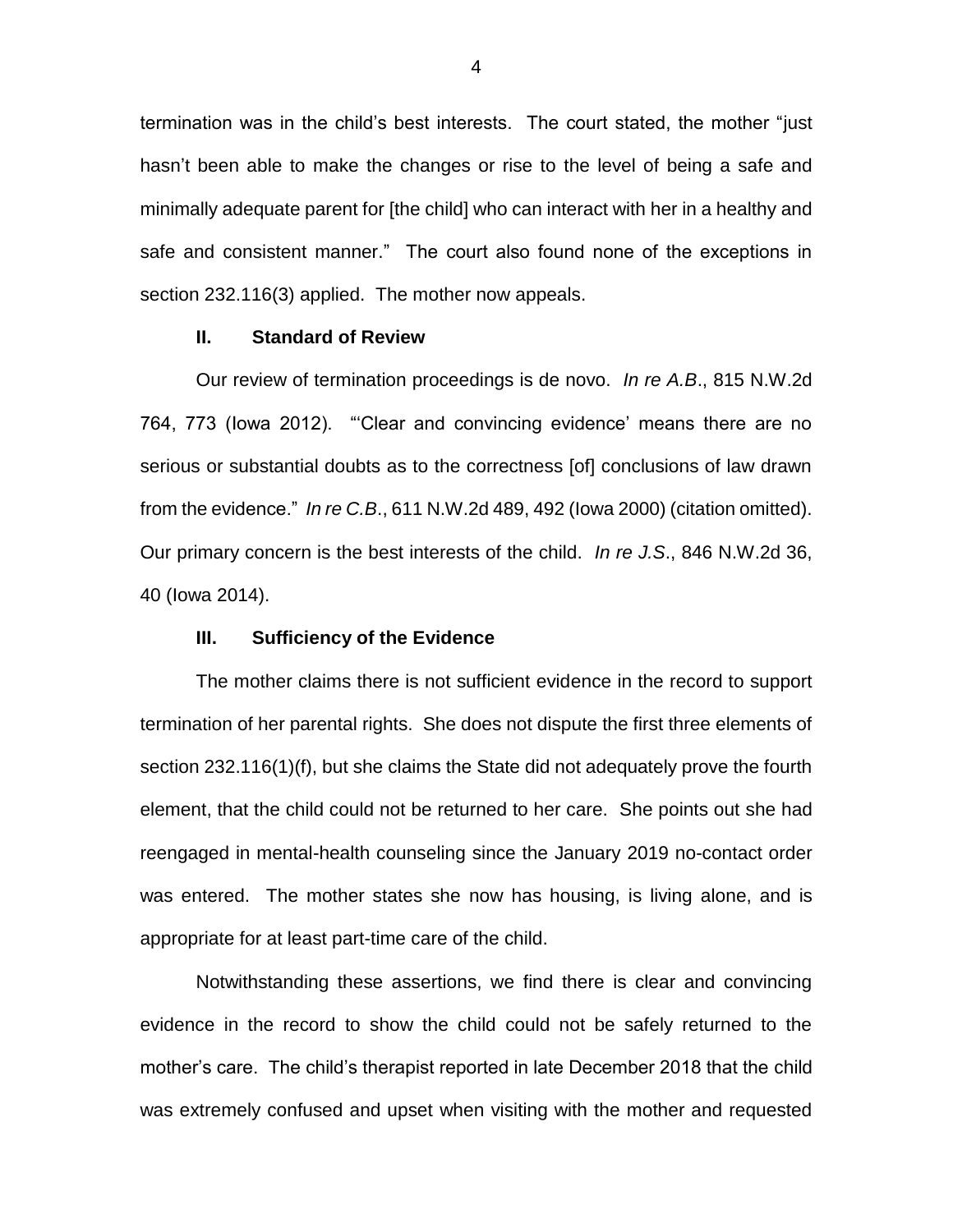only supervised visits. In order to keep the child safe from the mother's erratic behavior, a no-contact order was entered in January 2019. Having shown no recent progress in her ability to safely provide for the child, we cannot agree with the mother's request for part-time care of the child. We conclude the juvenile court properly terminated the mother's rights under section 232.116(1)(f).

### **IV. Best Interests**

The mother next asserts termination of her parental rights is not in the child's best interests. In considering the best interests of a child, we "give primary consideration to the child's safety, to the best placement for furthering the longterm nurturing and growth of the child, and to the physical, mental, and emotional condition and needs of the child." *In re P.L*., 778 N.W.2d 33, 40 (Iowa 2010) (quoting Iowa Code § 232.116(2)). "It is well-settled law that we cannot deprive a child of permanency after the State has proved a ground for termination under section 232.116(1) by hoping someday a parent will learn to be a parent and be able to provide a stable home for the child." *Id.* at 41.

We agree with the juvenile court that termination of the mother's parental rights is in the child's best interests because the mother could not provide for the child's physical, mental, and emotional needs. The mother continues to have significant volatility and instability. The child, who was thirteen years old at the time of the termination hearing, did not object to having her mother's rights terminated. The child sought certainty in knowing where she was going to live and who was going to be taking care of her, and she found stability in the father's care. The mother also asserts termination of her rights would be detrimental to the child because of the lack of child support she would be required to provide. However,